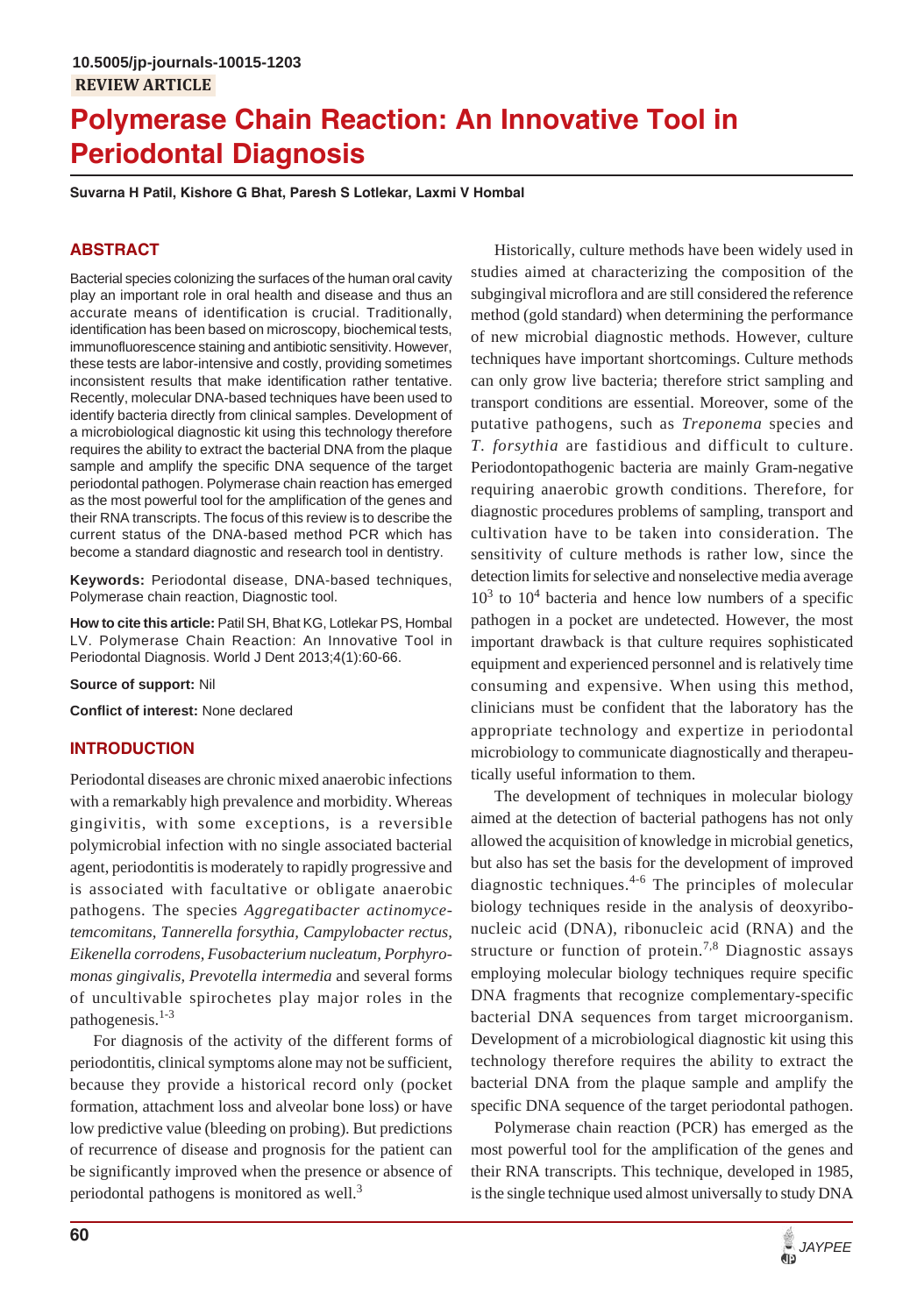#### *Polymerase Chain Reaction: An Innovative Tool in Periodontal Diagnosis*

**WJD**

and RNA obtained from a variety of tissue sources. PCR allows large quantities of DNA to be obtained in a simplified and automated manner.<sup>7,9,10</sup> Dr Kary Banks Mullis was awarded the Nobel Prize in chemistry in 1993 for his discovery of PCR.

PCR is an excellent tool for directly identifying periodontal pathogens in subgingival samples. Due to its sensitivity and specificity, it is a rapid and efficient method for detecting, identifying and differentiating organisms.<sup>11</sup> PCR is considered the easiest and fastest method in clinical samples.<sup>12</sup> PCR may soon become the ideal detection method for periodontal pathogens due to its greater ease of use in comparison to cultures associated with biochemical identification tests. It also demonstrates excellent detection limits with few cross-reactions under ideal conditions.<sup>13</sup>

# **PCR Technology**

PCR typically begins with the isolation of DNA from a fresh tissue specimen. By heating the complementary double strands, DNA splits into single stranded forms intended to act as the template dictating the nucleotide sequence *in vitro*. The amplification is followed using a DNA polymerase that requires a primer, or known short oligonucleotide sequence corresponding to the border of the region that is amplified. For obtaining amplified fragments of constant length and in large quantities, a second primer, complementary of the opposed chain, must be used to anneal (bind) the template and flank the region of interest. This amplification can be performed several times (usually 25-40), known as cycles. In each cycle the process of complementary chain denaturation, primer hybridization, and primer extension by means of the polymerase takes place. With each cycle there is an exponential increase in the quantity of DNA. Throughout this process the temperature during the cycle is critical to control the double chain denaturation and the stability of the hybridization between the model fragment and the primer. In 1988 a thermostable DNA polymerase isolated from the organism *Thermus aquaticus*, known as Taq-DNA polymerase, was developed.<sup>6</sup> This Taq-DNA polymerase has allowed automatization of the reaction using specific appliances called thermocyclers (Fig. 1).

A typical thermal cycle might be as follows:

- 1. Heat denaturation at 94° C for 20 seconds
- 2. Primer annealing at 55° C for 20 seconds
- 3. Primer extension at 72° C for 30 seconds.

# **Post Amplification Detection**

Following PCR, the amplification product can be detected using gel electrophoresis (Fig. 2) followed by ethidium bromide staining and visualization with ultraviolet



**Fig. 1:** Thermocycler



**Fig. 2:** Gel electrophoresis



**Fig. 3:** Ultraviolet transilluminator

transillumination (Fig. 3). Visualization of a band (Fig. 4) containing DNA fragments of a particular size can indicate the presence of the target sequence in the original DNA sample. Absence of a band may indicate that the target sequence was not present in the original DNA sample. Confirmation of the amplicons can be made by Southern blotting using specific probes.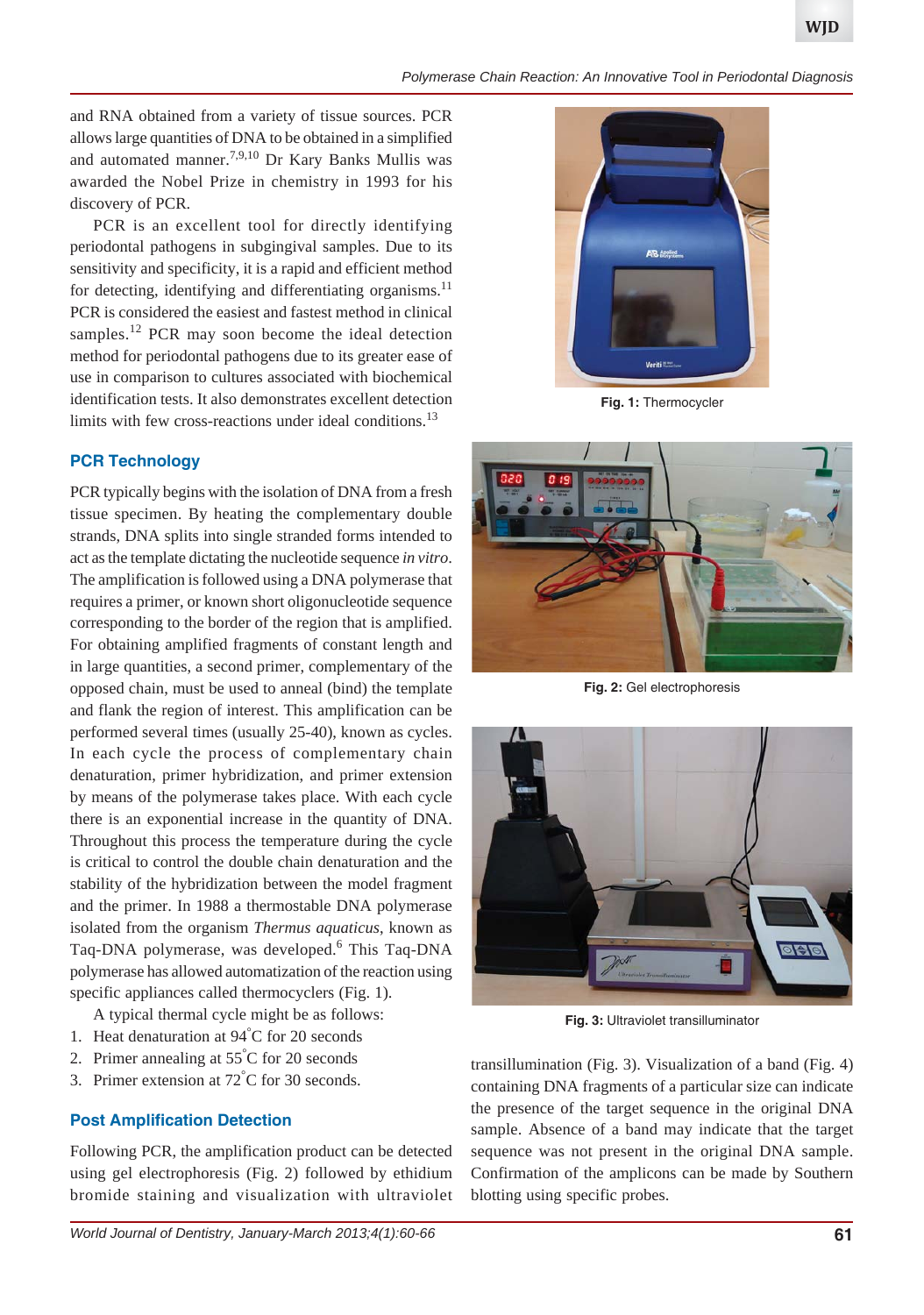

**Fig. 4:** Ethidium bromide-stained PCR products

# **Variations of PCR**

Various researchers have used the flexibility of PCR with great efficiency to come out with several variations to suit their needs and the laboratory facilities. These variations are: Real-time PCR, nested PCR, multiplex PCR, reverse transcription PCR, touchdown PCR, arbitrarily primed PCR, inverse PCR, allele-specific PCR, asymmetric PCR, hot start PCR, core sample PCR, degenerate PCR, PCR-ELISA, methylation-specific PCR, quantitative PCR, assembly PCR or polymerase cycling assembly, helicase-dependent amplification PCR, intersequence-specific PCR, ligationmediated PCR, miniprimer PCR, solid phase PCR, touchdown PCR, colony PCR, overlap extension PCR, thermal asymmetric interlaced PCR, universal fast walking, variable number of tandem repeats, long PCR, multiplex ligation-dependent probe amplification, digital PCR.

## **APPLICATIONS IN DENTISTRY**

- 1. Detection of periodontal pathogens
- 2. Detection of cariogenic pathogens
- 3. Detection of microorganisms involved with endodontic infections
- 4. Detecting viruses present in host cells: To detect human papillomavirus and hepatitis C virus, and also in other studies that suggest virus involvement in the etiology of periodontal disease.
- 5. Detection of useful markers in diagnostic and prognostic of some types of oral cancer
- 6. Quantitative estimation of different microorganisms.

# **APPLICATIONS IN PERIODONTICS**

#### **Detection of Bacteria**

Many studies have utilized PCR-based methods to detect specific species directly from oral clinical samples. These

studies focused on the detection of few putative pathogenic species typically associated with periodontal disease, such as *Porphyromonas gingivalis*, *Tannerella forsythia*, *Treponema denticola* and *Aggregatibacter actinomycetemcomitans*. 14-17

## *Porphyromonas Gingivalis*

Shelburne et al,  $^{18}$  in 2002, in order to explore expression of *Porphyromonas gingivalis* virulence factors in periodontitis subjects, modified methods for quantitative measurement of gene activation. They found quantitative (real-time) reverse transcription PCR (qRT-PCR) well suited to examine gene expression of the oral anaerobe *P. gingivalis* in periodontal disease *in vivo*, and they also described their first results with qRT-PCR using a selection of putative virulence factors. The efficacy of PCR method for detection of *P. gingivalis* from salivary samples was compared with that of bacterial culture by Mättö et  $al$ ,<sup>19</sup> in 1998. The authors showed that this bacterium was detected in saliva three times more often by PCR than by culture.

## *Treponema Socranskii*

PCR technique was also used by Sakamoto et al,  $^{20}$  in 1999, for the detection and identification of *Treponema socranskii* associated with periodontal disease. Pathogen frequency correlated with increasing gingival index scores in both children and adults. *T. socranskii* was detected more often in subgingival plaque samples than in saliva samples.

## *Aggregatibacter Actinomycetemcomitans*

Studies have detected *Aggregatibacter actinomycetemcomitans* using PCR in the most distinct patterns in a population with (70%) and without (19%) periodontal disease. These studies have also shown the sensitivity and specificity of PCR in comparison to traditional culture methods.<sup>21,22</sup> Okada, Hayashi, Nagasaka,<sup>23</sup> in 2000, aimed to detect the presence of *Aggregatibacter actinomycetemcomitans* and *P. gingivalis* in plaque samples from children, collected from their toothbrushes using PCR. This survey indicated that *A. actinomycetemcomitans* and *P. gingivalis* are rarely present in oral cavities of healthy children.

## **Other Bacterias of Periodontal Importance**

*Capnocytophaga Sputigena, C. ochracea and C. gingivalis*

Hayashi et al,  $24$  in 2001, accomplished a study whose purpose was to detect the presence of *Capnocytophaga*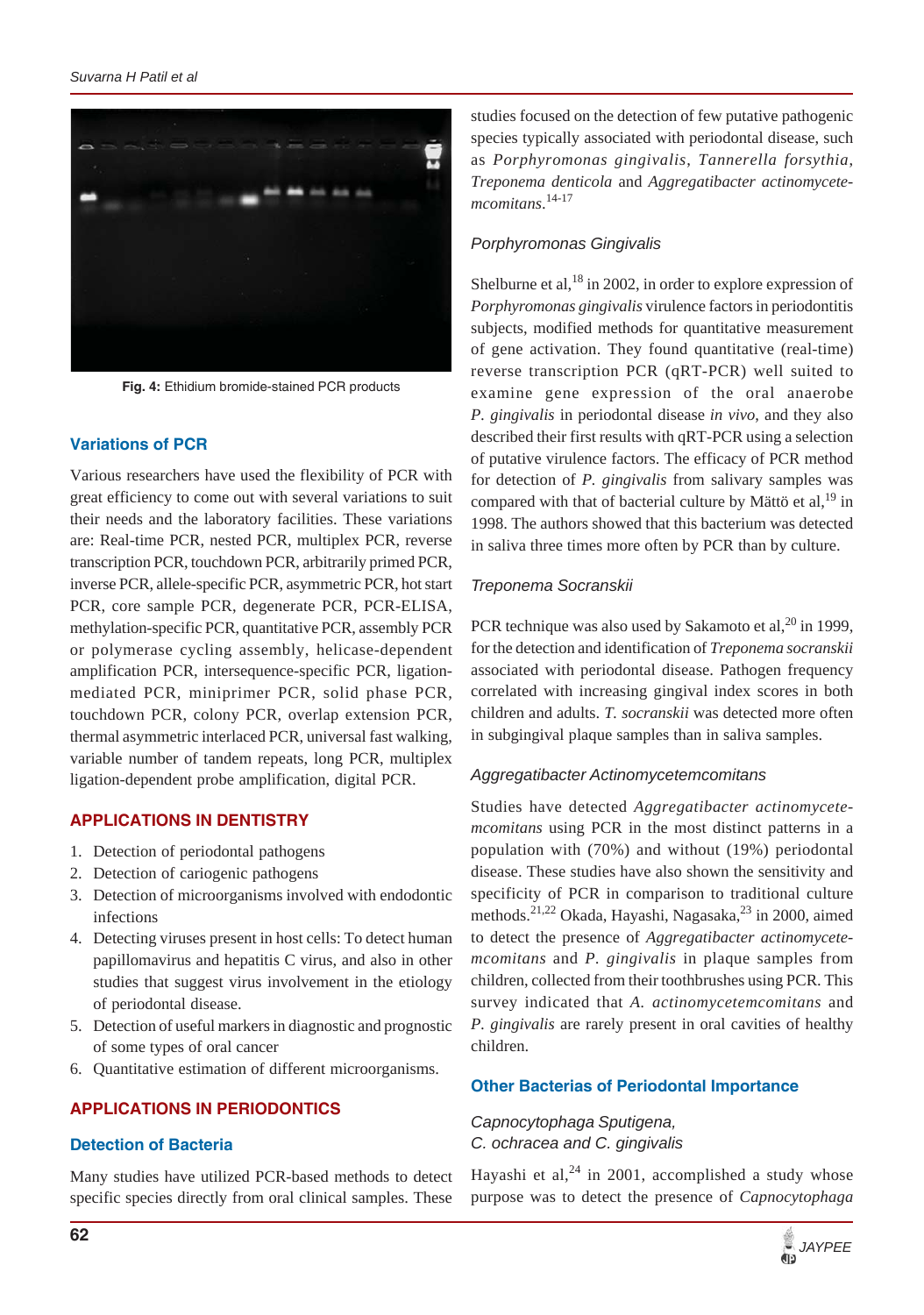*sputigena, C. ochracea* and *C. gingivalis,* using PCR, in plaque samples taken with a toothbrush from children. This survey indicated that *C. sputigena* had a moderate prevalence, whereas *C. ochracea* and *C. gingivalis* were commonly detected in the oral cavities of children, suggesting that these three species become established in the early years.

*Prevotella intermedia, Prevotella nigrescens, Bacteroides forsythus, Treponema denticola and Campylobacter rectus*: Using the same methodology, Okada, Hayashi, Nagasaka, <sup>25</sup> in 2001, assessed the presence of *Prevotella intermedia, Prevotella nigrescens, Bacteroides forsythus, Treponema denticola* and *Campylobacter rectus*. The study indicated that *P. intermedia* and *T. denticola* were more associated with periodontal disease, *B. forsythus* and *P. nigrescens* had a moderate prevalence in all clinical groups, while *C. rectus* were the most commonly detected species in the oral cavities of children also suggesting establishment in their early years.

*T. socranskii, T. denticola and P. gingivalis*: Other bacteria studied by Takeuchi, et al,<sup>26</sup> in 2001, were *T. socranskii*, *T. denticola* and *P. gingivalis*. They aimed to identify these microorganisms by PCR, and to clarify the relationship between their presence and the severity of clinical periodontal parameters such as bleeding on probing, probing depth and gingival index. So, *T. socranskii, T. denticola* and *P. gingivalis* were identified by PCR in plaque and saliva samples, and it was found that the presence of *T. socranskii* was associated with periodontitis. *T. socranskii* was more frequently detected in plaque samples from aggressive or chronic periodontitis patients than from healthy subjects. The detection frequency of *T. socranskii* was elevated at sites where severe periodontal tissue destruction was observed. The prevalence of these three microorganisms was correlated with various clinical parameters. The data suggested that their presence was associated with the severity of periodontal tissue destruction.

In 2002, Kimura et al<sup>27</sup> carried out a cross-sectional study to assess the prevalence and distribution of putative bacteria in 144 children (2 to 13 years old, 12 subjects from each year of age) who showed no or negligible periodontal inflammation. This study used a PCR assay with speciesspecific primer for 10 putative periodontopathogenic bacteria: *P. gingivalis, B. forsythus, P. intermedia, P. nigrescens, C. rectus, E. corrodens, A. actinomycetemcomitans, C. ochracea, C. sputigena* and *T. denticola*. A subject-based analysis of bacterial infection indicated that the number of bacterial species in plaque samples had increased gradually by age in this study, and further suggested that *E. corrodens, A. actinomycetemcomitans, C. ochracea, C. sputigena* and *C. rectus* could be early colonizers of dental plaque. Moreover, no positive association for bacterial combinations in colonization was found in this study of periodontally healthy children.

*P. gingivalis, P. intermedia and A. actinomycetemcomitans*: Doungudomdacha, Rawlinson, Douglas, $^{11}$  in 2000, developed a sensitive quantitative-competitive PCR (QC-PCR) technique for the identification of *P. gingivalis, P. intermedia* and *A. actinomycetemcomitans*, in either laboratory strains or subgingival plaque samples, with specific primers for the *fimA* gene, the 16S rRNA gene and the *lktA* gene, respectively. This method proved to be rapid, reproducible and extremely sensitive; the primers employed were highly specific and capable of differentiating the target organisms from a number of closely related cultivable species.

Real-time PCR offers a sensitive, efficient and reliable approach to quantitation. Using the TaqMan system, Lyons, Griffen, Leys,  $28$  in 2000, were able to determine both the amount of *P. gingivalis* and the total number of bacteria present in plaque samples directly without culturing. In addition, it allowed them to determine the percentage of *P. gingivalis* in a complex sample.

Sakamoto et al, $^{29}$  in 2001, compared conventional PCR method, real-time PCR method using the LightCycler<sup>TM</sup> system, and the culture method to detect and quantify periodontopathogenic bacteria including *A. actinomycetemcomitans, B. forsythus, P. gingivalis, T. denticola* and *T. socranskii* in saliva and subgingival plaque. There was good agreement between the results of conventional PCR and real-time PCR methods for all saliva samples. Use of the LightCycler<sup>TM</sup> system greatly simplified the process, and was able to determine the amount of periodontopathogenic bacteria within an hour. Periodontopathogenic bacteria were more frequently detected in saliva than in subgingival plaque samples. This study suggested that saliva is equal to or better than subgingival plaque for detecting and quantifying periodontopathogenic bacteria in the oral cavity.

*T. denticola, Eubacterium saphenum, Porphyromonas endodontalis, P. gingivalis, T. forsythensis, Filifactor alocis, Prevotella denticola, Cryptobacterium curtum, Treponema medium, T. socranskii, and Actinomyces naeslundii*: Kumar et al,  $30$  in 2003, evaluated the association of newly identified bacterial species or phylotypes with periodontitis. Targets for investigation included both uncultivated phylotypes and characterized species that were not previously thought to be associated with periodontitis. In addition, species previously strongly linked to periodontitis were included for comparison. Species-specific ribosomal 16S primers for PCR amplification were developed for detection of new species. Associations with chronic periodontitis were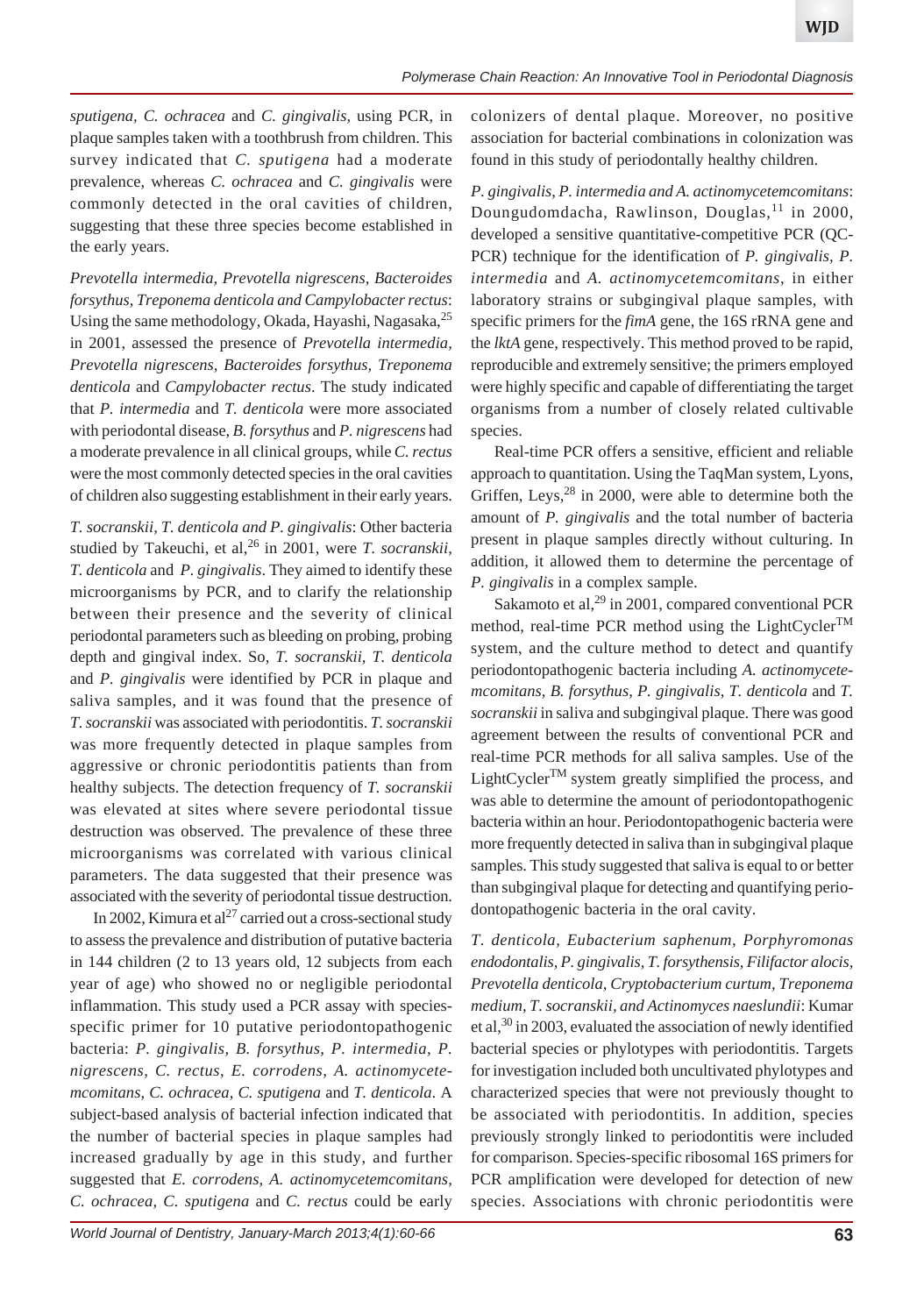observed for several new species or phylotypes. Species more commonly found in subjects with chronic periodontitis than in healthy subjects included *T. denticola, Eubacterium saphenum, Porphyromonas endodontalis, P. gingivalis, T. forsythensis, Filifactor alocis, Prevotella denticola, Cryptobacterium curtum, Treponema medium, T. socranskii* and *Actinomyces naeslundii.*

The MicroDent Test (Hain Diagnostika Ltd., Nehren, Germany) is a commercially available method using multiplex PCR that tests for five oral species and has been used to compare the microbial profiles of subgingival plaque samples in oral health and periodontitis. $31,32$ 

MyPerioPath from OralDNA labs (Brentwood, TN) is a commercially available service that utilizes TaqMan PCR to determine the presence and the microbial profile of 13 putative pathogens from oral specimens provided by clinicians.<sup>33</sup>

#### **Detection of Viruses**

To begin to elucidate on a possible involvement of human viruses in periodontal disease, Parra and Slots,  $34$  in 1996, determined the prevalence of human cytomegalovirus (HCMV), Epstein-Barr virus type 1 and 2 (EBV-1 and -2), herpes simplex virus, human papillomavirus and HIV in crevicular fluid from individuals with various forms of periodontal disease. Viral identification was performed using a PCR-based technique. This study provided evidence of human viruses in the crevicular fluid of many advanced adult periodontitis lesions.

#### **Studying Chemokines**

In order to study the role of chemokines in periodontal diseases, Garlet et al,  $35$  in 2003, examined the expression of chemokines, chemokine receptors and cytokines characteristic of the patterns of immune response in gingival biopsies from aggressive periodontitis and chronic periodontitis patients by means of reverse transcription-PCR (RT-PCR) techniques. The expression of the chemokines macrophage inflammatory protein-1 alpha and interferongamma inducible protein 10 and of their respective receptors, CCR5 and CXCR3, were more prevalent and higher in aggressive periodontitis. In addition, these patients also showed higher interferon-gamma expression and lower interleukin (IL)-10 expression. In contrast, chronic periodontitis patients exhibited a more frequent and higher expression of monocyte chemoattractant protein-1 and its receptor CCR4, and higher expression of IL-10.

#### **Limitations of PCR**

While a very powerful technique, PCR can also be very tricky. The polymerase reaction is very sensitive to the levels of divalent cations (especially  $Mg^{2+}$ ) and nucleotides, and the conditions for each particular application must be worked out. Primer design is extremely important for effective amplification. The primers for the reaction must be very specific for the template to be amplified. Cross reactivity with nontarget DNA sequences results in nonspecific amplification of DNA. Also, the primers must not be capable of annealing to themselves or each other, as this will result in the very efficient amplification of short nonsense DNAs.

The reaction is limited in the size of the DNAs to be amplified (i.e. the distance apart that the primers can be placed). The most efficient amplification is in the 300-1,000 bp range. However, amplification of products up to 4 Kb has been reported. Also, Taq polymerase has been reported to make frequent mismatch mistakes when incorporating new bases into a strand. The most important consideration in PCR is contamination. If the sample that is being tested has even the smallest contamination with DNA from the target, the reaction could amplify this DNA and report a falsely positive identification.<sup>36</sup>

#### **Future of PCR**

PCR is the wave tool of the future in molecular biology. PCR technology not only overcomes the time-consuming process using conventional culture and microscopic analysis, but also has increased sensitivity, specificity. An interesting PCR is digital PCR. Digital PCR combines the amplification and quantification power of PCR with limiting dilution of template targets. This allows not only for the quantification of PCR products but also for quantification of rare nucleic acid targets. In the future, incorporation of computer in different PCR will help in deciphering the entire genome of various organisms and generate more information on the evolutionary relation between organisms.<sup>36</sup>

#### **CONCLUSION**

The recognition of the universality of the genetic code in living organisms has been essential to the development and application of genetic technologies. The publication of the PCR technique was a revolutionary watershed for medicine and science. It has become a standard diagnostic and research tool in dentistry, permitting the early diagnosis diseases.37 This approach not only enables the diagnosis of putative pathogens but also contributes to the identification of new ones.38 Microbiological testing that uses DNA probes and primers in advanced forms of periodontitis is a very promising tool to determine active disease and predict future attachment loss, ultimately improving treatment prognosis. Therefore, PCR has revolutionized the understanding of periodontal pathogenesis.20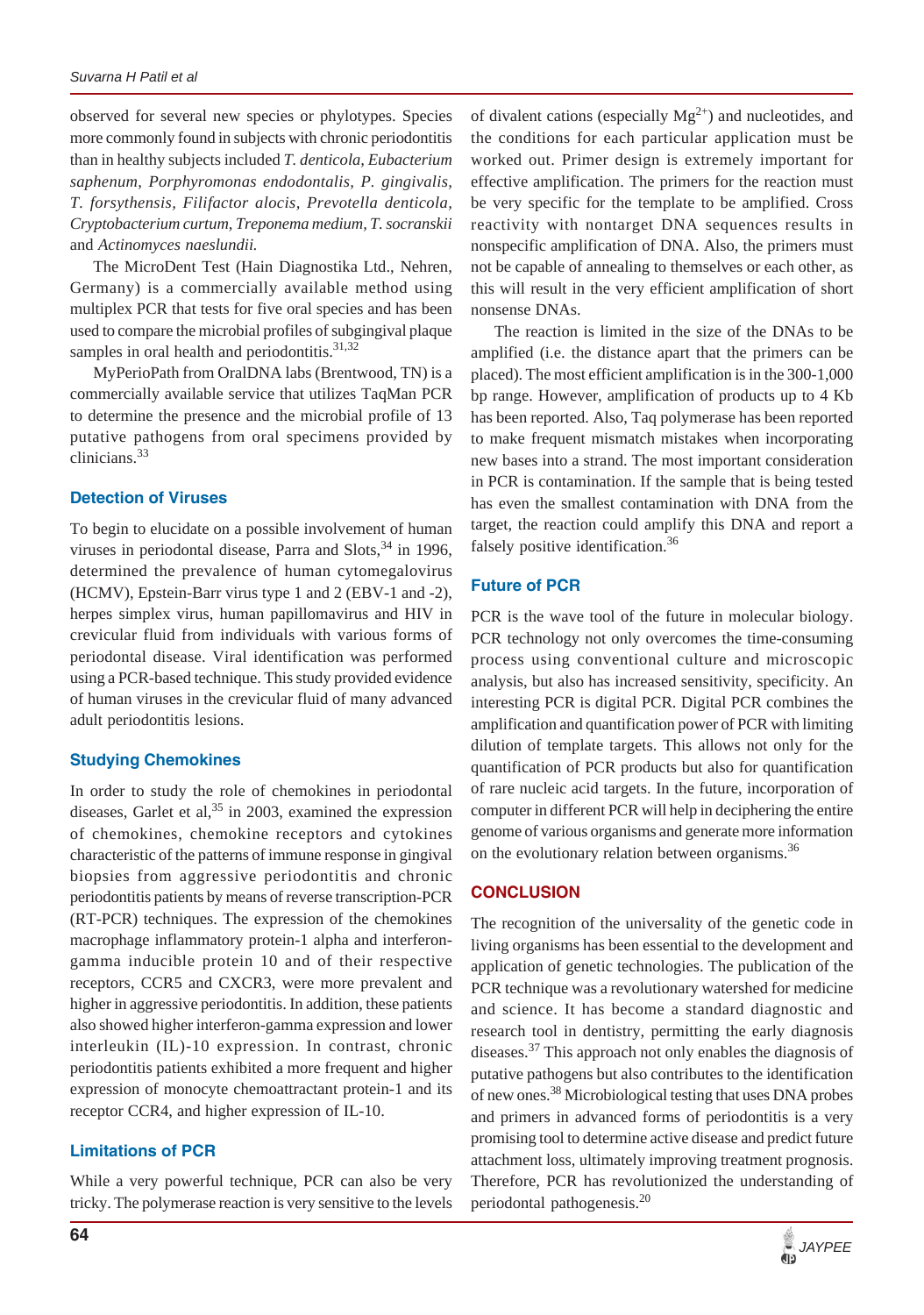## **REFERENCES**

- 1. Slots J, Rams TE, New views on periodontal microbiota in special patient categories*.* J Clin Periodontol 1991;18*:*411*-*20*.*
- 2. Tanner A, Bouldin HD, Maiden MF. Newly delineated periodontal pathogens with special reference to selenomonas species*.* Infection 1989;17*:*182*-*87*.*
- 3. Wolff L, Dahlen G, Aeppli D. Bacteria as risk markers for periodontitis*.* J Periodontol 1994*;*65*:*498*-*510*.*
- 4. Gibbs RA. DNA amplification by the polymerase chain reaction. Anal Chem 1990;62:1202-14.
- 5. Holt SC, Progulske A. General microbiology, metabolism and genetics. In: Neuman MG, Nisengard R, (Eds). Oral microbiology and immunology. Philadelphia: Saunders 1988.
- 6. Saiki R, Gelfand DH, Stoffel S, et al. Primer directed enzymatic amplification of DNA with thermostable DNA polymerase. Science 1988;239:487.
- 7. Dawson MT, Powell R, Gannon F. Gene technology. Oxford: BIOS Scientific Publishers 1996.
- 8. Lewin B. Genes. New York: Oxford University Press 1993.
- 9. Jankowski JA, Polak JM. Clinical gene analysis and manipulation. New York: Cambridge University Press 1996.
- 10. Shibata DK. The polymerase chain reaction and the molecular genetic analysis of tissue biopsies. In: Herrington CS, McGee JO, (Eds). Diagnostic Oxford: Oxford University Press 1992.
- 11. Doungudomdacha S, Rawlison A, Douglas WI. Enumeration of Porphyromonas gingivalis, Prevotella intermedia and Actinobacillus actinomycetemcomitans in subgingival plaque samples by a quantitative-competitive PCR method. J Med Microbiol 2000;49(10):861-74.
- 12. Riggio MP, Lennon A. Rapid identification of Actinobacillus actinomycetemcomitans, Haemophilus aphrophilus, and Haemophilus paraphrophilus by restriction enzyme analysis of PCR-amplified 16S rRNA genes. J Clin Microbiol 1997; 35(6):1630-32.
- 13. Cortelli SC, Jorge AOC, Querido SMR, Cortelli JR. PCR e cultura na detecção subgengival de Actinobacillus actinomycetemcomitans: Estudo comparativo. Cien Odontol Bras 2003;6(2):58-64.
- 14. de Lillo A, Booth V, Kyriacou L, Weightman AJ, Wade WG. Culture independent identification of periodontitis associated Porphyromonas and Tannerella populations by targeted molecular analysis. J Clin Microbiol 2004;42:5523-27.
- 15. Leys EJ, Lyons SR, Moeschberger ML, Rumpf RW, Griffen AL. Association of Bacteroides forsythus and a novel Bacteroides phylotype with periodontitis. J Clin Microbiol 2002;40:821-25.
- 16. Sanz M, Lau L, Herrera D, Morillo JM, Silva A. Methods of detection of Actinobacillus actinomycetemcomitans, Porphyromonas gingivalis and Tannerella forsythensis in periodontal microbiology, with special emphasis on advanced molecular techniques: A review. J Clin Periodontol 2004;31:1034-47.
- 17. Tanner AC, Paster BJ, Lu SC, Kanasi E, Kent R Jr, Van Dyke T, Sonis ST. Subgingival and tongue microbiota during early periodontitis. J Dent Res 2006;85:318-23.
- 18. Shelburne CE, Gleason RM, Germaine GR, Wolff LF, Mullally BH, Coulter WA, et al. Quantitative reverse transcription polymerase chain reaction analysis of Porphyromonas gingivalis gene expression in vivo. J Microbiol Meth 2002 Apr;49(2): 147-56.
- 19. Mättö J, Saarela M, Alaluusua S, Oja V, Jousimies-Somer H, Asikainen S. Detection of Porphyromonas gingivalis from saliva

by PCR by using a simple sample-processing method. J Clin Microbiol 1998 Jan;36(1):157-60.

- 20. Sakamoto M, Takeuchi Y, Umeda M, Ishikawa I, Benno Y, Nakase T. Detection of Treponema socranskii associated with human periodontitis by PCR. Microbiol Immunol 1999;43(5):485-90.
- 21. Mullally BH, Dace B, Shelburne CE, Wolff LF, Coulter WA. Prevalence of periodontal pathogens in localized and generalized forms of early-onset periodontitis. J Periodont Res 2000;35(4):232-41.
- 22. Tran SD, Rudney JD. Improved multiplex PCR using conserved and species-specific 16S rRNA gene primer for simultaneous detection. J Clin Microbiol 1999;37(11):3504-08.
- 23. Okada M, Hayashi F, Nagasaka N. Detection of Actinobacillus actinomycetemcomitans and Porphyromonas gingivalis in dental plaque samples from children 2 to 12 years of age. J Clin Periodontol 2000 Oct; 27(10):763-68.
- 24. Hayashi F, Okada M, Zhong X, Miura K. PCR detection of Capnocytophaga species in dental plaque samples from children aged 2 to 12 years. Microbiol Immunol 2001;45(1):17-22.
- 25. Okada M, Hayashi F, Nagasaka N. PCR detection of 5 putative periodontal pathogens in dental plaque samples from children 2 to 12 years of age. J Clin Periodontol 2001 Jun;28(6):576-82.
- 26. Takeuchi Y, Makoto U, Sakamoto M, Benno Y, Huang Y, Ishikawa I. Treponema socranskii, Treponema denticola, and Porphyromonas gingivalis are associated with severity of periodontal tissue destruction. J Periodontol 2001 Oct; 72(10):1354-63.
- 27. Kimura S, Ooshima T, Takiguchi M, Sasaki Y, Amano A, Morisaki I, et al. Periodontopathic bacterial infection in childhood. J Periodontol 2002 Jan;73(1):20-26.
- 28. Lyons SR, Griffen AL, Leys EJ. Quantitative real-time PCR for Porphyromonas gingivalis and total bacteria. J Clin Microbiol 2000 June;38(6):2362-65.
- 29. Sakamoto M, Takeuchi Y, Umeda M, Ishikawa I, Benno Y. Rapid detection and quantification of five periodontopathic bacteria by real-time PCR. Microbiol Immunol 2001;45(1): 39-44.
- 30. Kumar PS, Griffen AL, Barton JA, Paster BJ, Moeschberger ML, Leys EJ. New bacterial species associated with chronic periodontitis. J Dent Res 2003;82(5):338-44.
- 31. Eick S, Pfister W. Comparison of microbial cultivation and a commercial PCR based method for detection of periodontopathogenic species in subgingival plaque samples. J Clin Periodontol 2002;29:638-44.
- 32. Squeri R, La Fauci V, Cannavo G, LO Giudice G, Sindoni L. Identification of the microorganisms responsible for periodontopathy by multiplex RT-PCR. J Prev Med Hyg 2006;47:142-45.
- 33. Paster BJ, Dewhirst FE. Molecular microbial diagnosis. Periodontology 2000,2009;51:38-44.
- 34. Parra B, Slots J. Detection of human viruses in periodontal pockets using polymerase chain reaction. Oral Microbiol Immunol 1996 Oct;11(5):289-93.
- 35. Garlet GP, Martins Junior W, Ferreira BR, Milanezi CM, Silva JS. Patterns of chemokines and chemokine receptors expression in different forms of human periodontal disease. J Periodont Res 2003;38:210-17.
- 36. Sahoo B. Polymerase Chain Reaction-Part I: Principle, Components, Procedure and Stages of PCR. Available from: http://pharmaxchange.info/press/2011/07/polymerase-chainreaction.